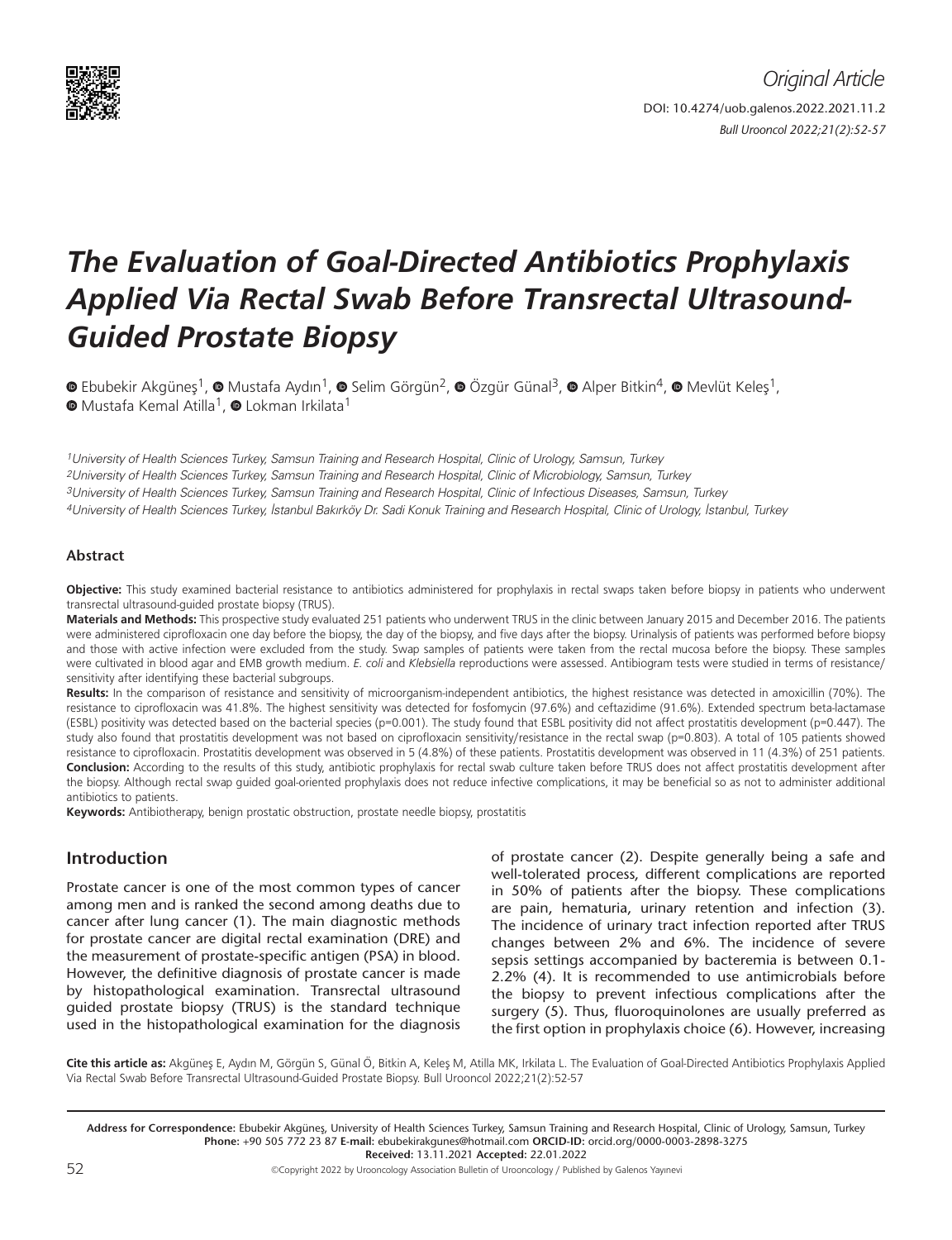resistance to fluoroquinolone use has been associated with increased infection rates after biopsy in many countries (7,8). The new recommendation is screening of patients for resistant pathogens before biopsy instead of the classical approach (9). Some approaches recommend rectal swap culture-oriented antibiotic treatment in patients with risk factors to minimize serious infections induced by resistant rectal flora (10).

This study was conducted to examine bacterial resistance to antibiotics administered before biopsy in patients who underwent TRUS, and to investigate the effectiveness of taking rectal swap as prophylactic agent choice and which antibiotics group should be selected in the patients who underwent TRUS with the data obtained.

## **Materials and Methods**

This prospective study was approved by the Local Ethical Committee (KAEK 2015/61). The sample size was calculated as 181 patients with the power analysis. This prospective study evaluated 351 male patients who underwent TRUS-guided TRUS in the Urology Clinic of our hospital between January 2015 and December 2016. Written informed consent was obtained from all patients who agreed to participate in this study. Each patient was administered antibiotic prophylaxis with ciprofloxacin for seven days, including one day before the biopsy, the day of the biopsy, and five days after the biopsy. Complete urinalysis was conducted on all patients, and the patients with active infection were excluded from the study. The patients underwent TRUS guided 12 core prostate biopsy. Abnormal DRE findings, serum total PSA value of more than 4 ng/mL, and/or the presence of abnormal PSA derivatives were determined as criteria for biopsy decision. Treatments of patients who received antiaggregant therapy were discontinued seven days before the biopsy after consultations with relevant clinics. Biopsy procedure was performed in the lateral decubitus position, using a standard gray-scale ultrasonography and 7.5 MHz rectal probe (Mindray M5, Shenzhen, P.R. China) guided 18 Gauge biopsy needle and an automatic biopsy gun (GEOTEK Estacore, Daventry, UK). Twelve aliquots were resected from each patient, and all aliquots were sent for pathological examination in individually numbered tubes. Patients with colorectal pathology, urinary infection due to resistant microorganisms that may increase the risk of developing infective complications after TRUS, with urethral catheter, heart valve prosthesis, and non-pathogenic bacterial reproduction in their rectal swabs were excluded from the study. After considering all exclusion criteria, 251 patients were evaluated. Swap samples of each patient were taken from the rectal mucosa before the biopsy and these samples were cultivated in blood agar and EMB growth medium. *E. coli* and *Klebsiella* species reproductions was examined in these growth mediums and the subgroups of these bacteria with reproduction were identified. Antibiogram tests in terms of resistance/ sensitivity. The antibiotics to be studied in the antibiogram were determined as amoxicillin, ciprofloxacin, gentamicin, ceftriaxone, fosfomycin, trimethoprim sulfamethoxazole (TMP-SMX), ceftazidime, cefoxitin and cefazolin. Patients with a fever above 38.5, polyuria, urgency, dysuria, and reproduction in the urine culture were acute prostatitis in this study.

#### **Statistical Analysis**

The results of the study were analyzed using IBM SPSS V23. Chi-square test was used to compare the qualitative variables. Sensitivity rates were compared with the Marascuillo technique using the R Project package program. The results are presented as frequency (percentage). The significance level was p<0.05.

Power analysis was performed to determine the minimum number of patients to be included in the study considering previous studies. The number of patients to be included in the study was determined using the "simple random sampling" method based on the criteria of the number of patients who applied to the hospital in the last six months, and it was concluded that at least 181 patients should be studied at a 95% confidence level and 5% margin of error to obtain clinically significant results.

## **Results**

Mean age was 66 (44-93), mean total PSA was 7 (0.6-704) ng/dL, mean free PSA was 1.8 (0.2-90) ng/dL and the mean prostate volume was 45 (18-220) cc (Table 1).

In the comparison of resistance and sensitivities of microorganism independent antibiotics, the lowest sensitivity was detected in amoxicillin. Ciprofloxacin was determined to be the antimicrobial agent with the second lowest sensitivity rate. The highest sensitivity rates were obtained for fosfomycin and ceftazidime (Table 2).

Considering the examination of ESBL positivity according to bacterial species, the positivity rate was 3.8% in *E. coli* while it was 25% in *Klebsiella* (p=0.001) (Table 3).

| Table 1. Patient's demografic data |      |                |         |  |  |
|------------------------------------|------|----------------|---------|--|--|
|                                    | Mean | <b>Minimum</b> | Maximum |  |  |
| Age (Year)                         | 66.0 | 44.0           | 93.0    |  |  |
| Total PSA (ng/dL)                  | 7.0  | 0.6            | 704.0   |  |  |
| Free PSA (ng/dL)                   | 1.8  | 0.2            | 90.0    |  |  |
| Prostate volume (cc)               | 45.0 | 18.0           | 220.0   |  |  |
| PSA: Prostate-specific antigen     |      |                |         |  |  |

| Table 2. Comparison of the sensitivity rates of antibiotics |                  |                  |  |  |  |
|-------------------------------------------------------------|------------------|------------------|--|--|--|
|                                                             | <b>Sensitive</b> | <b>Resistant</b> |  |  |  |
| Amoxicillin                                                 | 75 (29.9%)       | 176 (70.1%)      |  |  |  |
| Ciprofloxacin                                               | 146 (58.2%)      | 105 (41.8%)      |  |  |  |
| Ceftriaxone                                                 | 192 (76.5%)      | 59 (23.5%)       |  |  |  |
| <b>TMP-SMX</b>                                              | 149 (59.4%)      | 102 (40.6%)      |  |  |  |
| Ceftazidime                                                 | 230 (91.6%)      | 21 (8.4%)        |  |  |  |
| Phosphomycine                                               | $6(2.4\%)$       |                  |  |  |  |
| Cefoxitin<br>218 (86.9%)                                    |                  | 33 (13.1%)       |  |  |  |
| Cefazolin                                                   | 202 (80.5%)      | 49 (19.5%)       |  |  |  |
| Gentamicin<br>208 (82.9%)<br>43 (17.1%)                     |                  |                  |  |  |  |
| TMP-SMX: Trimethoprim sulfamethoxazole                      |                  |                  |  |  |  |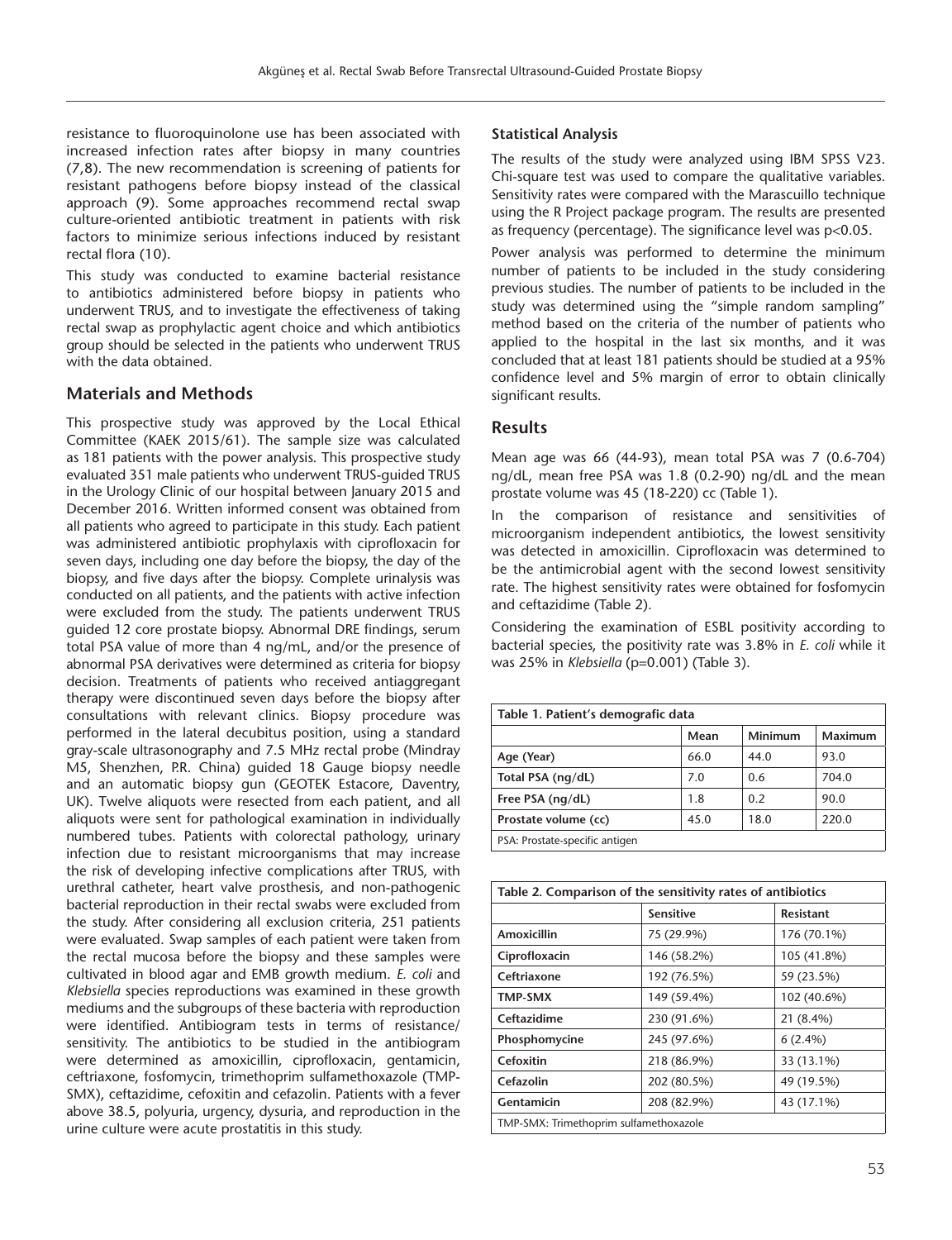A total of 105 patients showed resistance to ciprofloxacin. Prostatitis development was observed in 5 (4.8%) of 105 patients with ciprofloxacin resistance. Prostatitis development was observed in 6 (4.1%) of 146 patients without ciprofloxacin resistance. While the rate of sensitivity to ciprofloxacin was 54.5% in patients who developed prostatitis, it was 58.3% in patients who did not develop prostatitis. There was no difference between the results. The study determined that prostatitis development is not based on sensitivity/resistance to ciprofloxacin in rectal swab (p=0.803) (Table 4).

Considering the relationship between ESBL positivity and the development of prostatitis development, the ESBL positivity rate was 5% in those who did not develop prostatitis while ESBL was found to be negative in those who developed prostatitis. The study found that ESBL positivity was not effective in prostatitis development (p=0.447) (Table 5).

This study found the ciprofloxacin resistance was 72.7% in urine culture antibiograms of patients who developed prostatitis (Table 6).

# **Discussion**

Histopathological examination and TRUS-guided TRUS are needed for the definitive diagnosis of prostate cancer in today's world (11). Although different complications may occur after TRUS, most serious complications are due to infectious causes (12). The lack of standard definitions of infectious complications,

| Table 3. Comparison of EBSL positivity based on the type of<br>bacteria                                 |            |             |            |                   |       |
|---------------------------------------------------------------------------------------------------------|------------|-------------|------------|-------------------|-------|
| <b>ESBL</b>                                                                                             |            |             |            |                   |       |
| <b>Positive</b><br><b>Test statistic</b><br><b>Negative</b><br>р                                        |            |             |            |                   |       |
| <b>Bacteria</b>                                                                                         | E. coli    | 230 (96.2%) | $9(3.8\%)$ |                   |       |
|                                                                                                         | Klebsiella | 9(75%)      | 3(25%)     | $\chi$ 2 = 11.317 | 0.001 |
| Frequency (percentage), $\chi^2$ : Chi-square test statistic, ESBL: Extended spectrum<br>beta-lactamase |            |             |            |                   |       |

**Table 4. Comparison of prostatitis development and ciprofloxacin resistance/sensitivity**

|                                                              |                 | Ciprofloxacin  |                  |                          |       |  |
|--------------------------------------------------------------|-----------------|----------------|------------------|--------------------------|-------|--|
|                                                              |                 | Sensitive      | <b>Resistant</b> | <b>Test</b><br>statistic | p     |  |
| <b>Prostatitis</b>                                           | <b>Negative</b> | 140<br>(58.3%) | 100<br>(41.7%)   | $\chi$ 2 = 0.062         | 0.803 |  |
|                                                              | <b>Positive</b> | 6(54.5%)       | 5(45.5%)         |                          |       |  |
| Frequency (percentage), $\chi^2$ : Chi-square test statistic |                 |                |                  |                          |       |  |

Frequency (percentage),  $\chi^2$ 

| Table 5. Examination of the relation between<br>prostatitis<br>development and ESBL                     |                 |                 |                       |       |  |
|---------------------------------------------------------------------------------------------------------|-----------------|-----------------|-----------------------|-------|--|
|                                                                                                         | <b>ESBL</b>     |                 |                       |       |  |
| <b>Prostatitis</b>                                                                                      | <b>Negative</b> | <b>Positive</b> | <b>Test statistic</b> | p     |  |
| No prostatitis<br>development                                                                           | 228 (95%)       | 12(5%)          | $\chi$ 2 = 0.578      | 0.447 |  |
| <b>Prostatitis</b><br>development                                                                       | 11 (100%)       | $0(0\%)$        |                       |       |  |
| Frequency (percentage), $\chi^2$ : Chi-square test statistic, ESBL: Extended spectrum<br>beta-lactamase |                 |                 |                       |       |  |

and differences in the biopsy technique and patient preparation before biopsy make it difficult to objectively determine the incidence of these complications (12,13). Therefore, antibiotic prophylaxis is often administered peroperatively to protect the patient from infectious complications and is also recommended as guidelines. Ciprofloxacin, recommended in many clinical practices and guidelines, is routinely used without goal-oriented examination. Studies conducted because of an increase in the frequency of urinary tract infections that develop due to ciprofloxacin-resistant bacteria after TRUS reveal the *E. coli* colonization resistant to fluoroquinolone in the rectum (14). Despite the different prophylaxis regimens performed, the rates of development of acute prostatitis after biopsy in the literature changes from 0% to 37% (15,16,17). This rate was detected as 4.3% in this group of patients considering the evaluation of *Klebsiella* and *E. coli*. The most common factor in the patients who developed an infection after the prostate biopsy was *E. coli* (*E. coli* in 10 patients, *Klebsiella* in 1 patient). Considering all the patients with infection, ciprofloxacin resistance was detected as 72.7% in urine culture antibiograms. Considering that 10-20% fluoroquinolone resistance rates were reported in patients with *E. coli* in urine culture after TRUS in various studies, it can be said that the ciprofloxacin resistance rate in our patient group with prostatitis is quite high (18,19).

The literature reported the discontinuation of the use of ciprofloxacin in prophylaxis or new prophylaxis administrations with different combinations in which Ciprofloxacin is included (20,21,22,23). Although positive results and recommendations regarding individual-specific and goal-oriented prophylaxis administrations by taking rectal swabs and studying antibiotics in addition to a general prophylaxis application are reported, some studies show otherwise. Singh et al. (24) focused on the concept of targeted prophylaxis and applied prophylaxis by performing rectal swabs and antibiogram evaluations in all 247 patients whom they prospectively applied biopsy. It has been reported that only two patients (0.9%) developed a fever and no patients developed sepsis. This rate is quite low compared to the rate found in this study as 4.3%. The same study determined a fluoroquinolone resistance of 41.7% in rectal swabs. A new study by Dai et al. (25) conducted with 487 patients showed that prostate biopsy prophylaxis based on rectal swab results taken before biopsy reduced infective complications from 2.9% to 1.9% compared with empirical prophylactic antibiotic therapy. A recent study conducted in North America reported a significant decrease in hospitalization from 1.19% to 0.47% compared to the historical practice of empirical antibiotic prophylaxis after the addition of antibiotic prophylaxis according to culture results (26). Taylor et al. (27) found ciprofloxacin resistance in 20% of patients in their study conducted to detect fluoroquinolone resistance in rectal swabs. In their study conducted with 457 men, they found that goal-oriented antimicrobial prophylaxis reduces infective complications, while 38 rectal swabs taken before biopsy can prevent one infective complication. Considering this rate, although it suggests that rectal swab sampling before biopsy may cause a serious cost, Qi et al. (28) demonstrated that targeted antibiotic prophylaxis with rectal swab culture can be a cost-effective way to reduce increased fluoroquinolone resistance.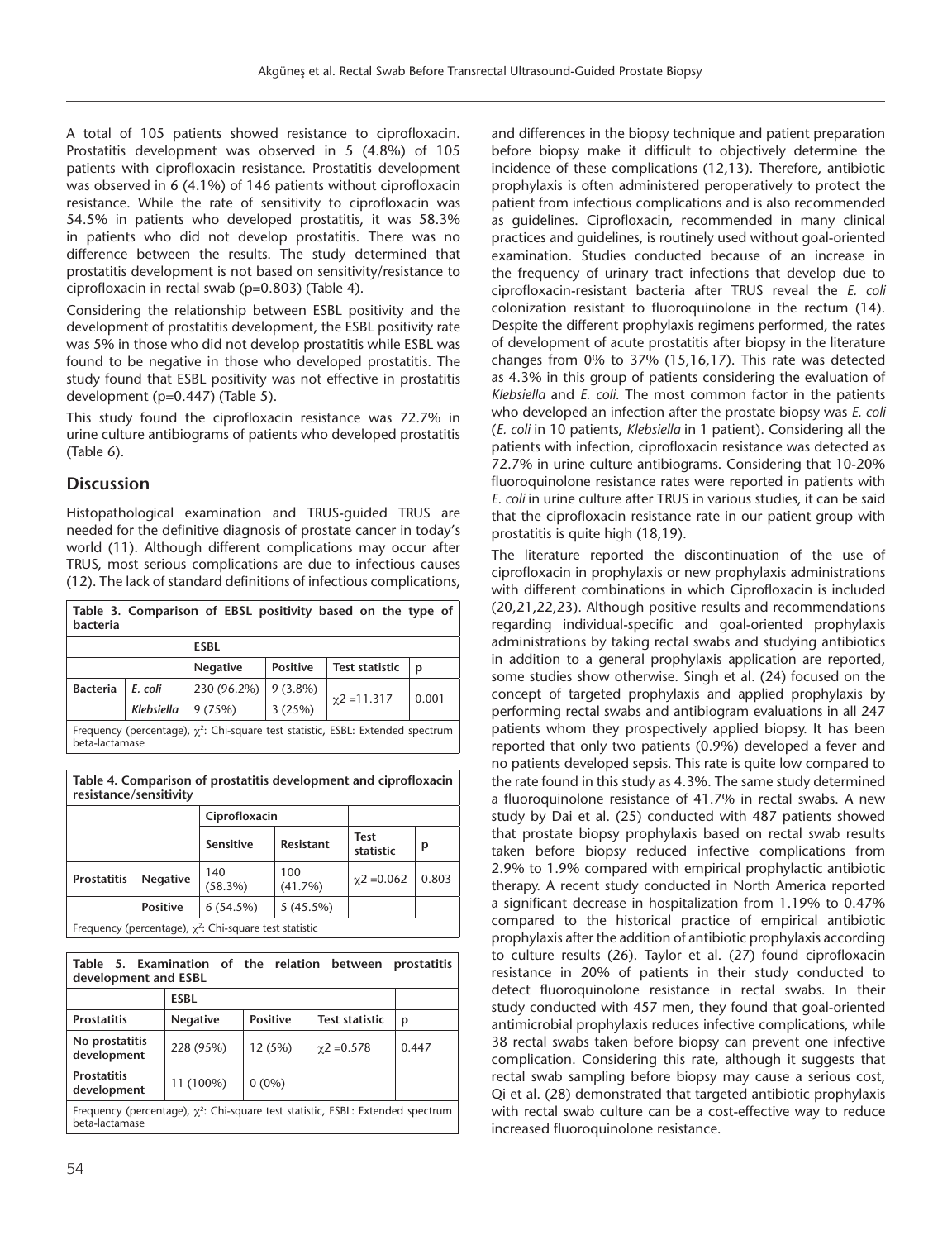But some authors expressed the opinion that targeted prophylaxis with rectal swab culture before TRUS does not affect the development of prostatitis after TRUS (29,30,31). Farrell et al. (30) conducted a study with 268 in 2017 and administered antibiotic prophylaxis for rectal swab culture to 152 patients and empirical antibiotic prophylaxis to 116 patients. Considering the analysis results of the study, they found the incidence of prostatitis development after TRUS as 4.3% and 0.66%, respectively, and found no statistical difference between the groups (p=0.08). A multicenter study by Liss et al. (29) in 2015 retrospectively examined the data of 5.355 patients and grouped them into 1803 patients in the prophylactic antibiotic group and 3.553 patients in the empirical prophylactic antibiotic group according to the rectal swab result. The development of prostatitis was detected in eight patients (0.4%) in the prophylaxis group according to the results of the rectal swab. In the group administered empirical antibiotic prophylaxis, the development of prostatitis was observed in 20 patients (0.6%). It was found that prophylaxis administered based on the rectal swab results did not statistically affect the development of sepsis compared with normal prophylaxis (p=0.568). It was observed that ciprofloxacin was sensitive in patients who developed prostatitis in the group administered prophylactic antibiotic prophylaxis based on the rectal swab results, while no prostatitis development was observed in five patients (60%) although ciprofloxacin prophylaxis was given. Ciprofloxacin resistance was observed in 105 patients in this study. Prostatitis development was observed in five (4.8%) of 105 patients with ciprofloxacin resistance while prostatitis development was observed in six (4.1%) of 146 patients without ciprofloxacin resistance. Ciprofloxacin sensitivity was detected in the rectal swabs of six (54.5%) of 11 patients who developed prostatitis

while ciprofloxacin resistance was detected in the rectal swabs of five other patients (45.5%). There was no statistical difference in prostatitis development between two groups of patients with and without ciprofloxacin resistance in rectal swabs (p=0.803). Although there are different findings and opinions on this issue in the literature, the data of this study suggest that the development of prostatitis after TRUS is independent of possible ciprofloxacin resistance that will be detected because of the rectal swab, and that rectal swab culture is insufficient to predict the development of prostatitis.

An important issue examined in this study was whether ESBL positivity was effective in predicting the development of prostatitis. A study conducted in Korea reported the incidence of ESBL-secreting *E. coli* and *Klebsiella* as 3.8% and 1%, respectively (32). This study determined the rates of ESBL-secreting *E. coli*  and *Klebsiella* as 3% and 25%. The rate of ESBL-positive *E. coli* in rectal swabs was found as 19% in another prospective study conducted with 400 patients in 2014 (33). However, no statistically significant difference was found between the development of prostatitis after biopsy and ESBL positivity in rectal swabs. This study detected ESBL-positive bacteria in rectal swabs of 12 (4.7%) of 251 patients (9 *E. coli*, 3 *Klebsiella*). ESBL positivity rate was 5% in the group of patients who did not develop prostatitis after biopsy, while all patients who developed prostatitis were found to be ESBL negative (p=0.447). The results of the study that ESBL positivity detected in rectal swab did not affect the development of prostatitis were consistent with the literature.

Although the findings discussed so far in this study show that the antibiogram study with rectal swabs and goal-oriented antibiotic prophylaxis is not effective, it is a fact that we are

| Table 6. Comparison of prostatitis development and antibiotics resistance/sensitivity in rectal swab and urine cultures |           |             |             |                       |       |
|-------------------------------------------------------------------------------------------------------------------------|-----------|-------------|-------------|-----------------------|-------|
|                                                                                                                         |           | Urine       | Rectal      | <b>Test statistic</b> | p     |
| Amoxicillin                                                                                                             | Sensitive | 3(27.3%)    | $4(36.4\%)$ | $Z = -0.46$           | 0.646 |
|                                                                                                                         | Resistant | 8 (72.7%)   | 7(63.6%)    |                       |       |
| Ciprofloxacin                                                                                                           | Sensitive | 3(27.3%)    | 6(54.5%)    |                       | 0.176 |
|                                                                                                                         | Resistant | 8(72.7%)    | 5(45.5%)    | $Z = -1.35$           |       |
| Ceftriaxone                                                                                                             | Sensitive | $7(63.6\%)$ | 9(81.8%)    | $Z = -0.98$           | 0.328 |
|                                                                                                                         | Resistant | $4(36.4\%)$ | $2(18.2\%)$ |                       |       |
| TMP-SMX                                                                                                                 | Sensitive | 5(45.5%)    | 10 (90.9%)  | $Z = -2.62$           | 0.009 |
|                                                                                                                         | Resistant | 6(54.5%)    | $1(9.1\%)$  |                       |       |
|                                                                                                                         | Sensitive | $7(63.6\%)$ | 10 (90.9%)  | $Z = -1.61$           | 0.107 |
| Ceftazidime                                                                                                             | Resistant | $4(36.4\%)$ | $1(9.1\%)$  |                       |       |
|                                                                                                                         | Sensitive | 10 (90.9%)  | 11 (100%)   | $Z = -1.05$           | 0.294 |
| Phosphomycine                                                                                                           | Resistant | $1(9.1\%)$  | $0(0\%)$    |                       |       |
| Cefoxitin                                                                                                               | Sensitive | $7(63.6\%)$ | 11 (100%)   | $Z = -2.51$           | 0.012 |
|                                                                                                                         | Resistant | $4(36.4\%)$ | $0(0\%)$    |                       |       |
| Cefazolin                                                                                                               | Sensitive | $4(36.4\%)$ | 10 (90.9%)  | $Z = -3.23$           | 0.001 |
|                                                                                                                         | Resistant | $7(63.6\%)$ | $1(9.1\%)$  |                       |       |
| Gentamicin                                                                                                              | Sensitive | $9(81.8\%)$ | 11 (100%)   |                       |       |
|                                                                                                                         | Resistant | $2(18.2\%)$ | $0(0\%)$    | $Z = -1.56$           | 0.118 |
| Frequency (percentage), $\chi^2$ : Chi-square test statistic, TMP-SMX: Trimethoprim sulfamethoxazole                    |           |             |             |                       |       |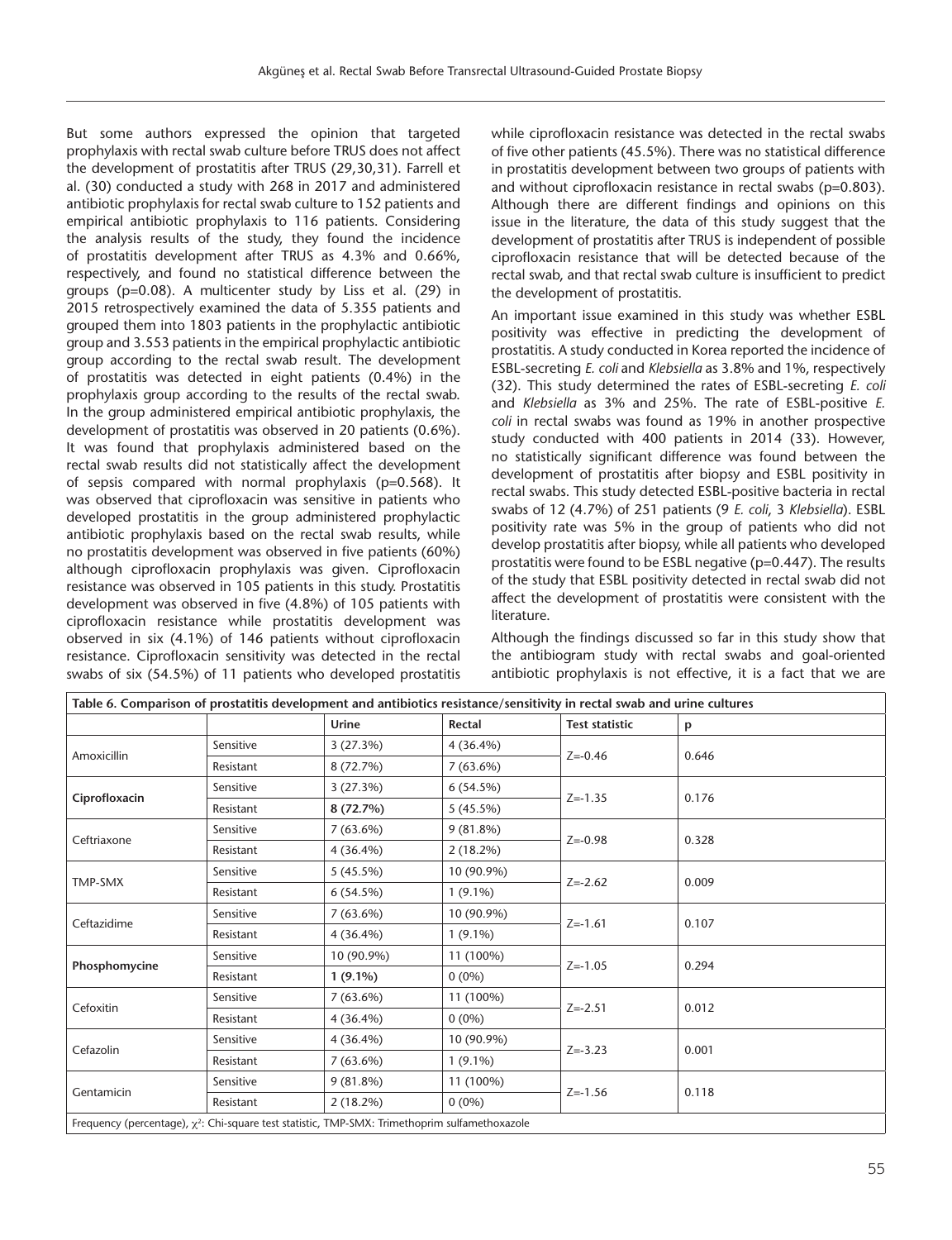faced with a serious resistance to ciprofloxacin. It was found that the resistance rates to fosfomycin (9.1%), ceftazidime (36.4%) and ciprofloxacin (72.7%) in urine cultures in the group of patients who develop prostatitis are similar to the resistance rates found in rectal swabs taken in general. Considering the rectal swab culture resistance rates of the patients evaluated in this study, it was found that resistance rates to fosfomycin, ceftriaxone, ceftazidime and gentamicin were significantly lower than quinolone resistance in accordance with the literature. Thus, the use of non-quinolone antibiotics is necessary to pre-TRUS prophylaxis. However, studies evaluating this subject in a prospective randomized controlled manner are needed to determine the correct prophylaxis.

#### **Study Limitations**

The limitation of our study is all the patients with serum PSA below 4 ng/mL were not subjected to TRUS-Bx. Hence the sensitivity, specificity, positive and negative predictive values for PSA cut off of 4 ng/mL is not accurate in this study. The other limitation of our study, the antibiotic taken 1 day before the rectal swab culture may affect the results.

## **Conclusion**

In the selection of prophylactic antibiotics for prostate biopsy result, which is the gold standard in the diagnosis of prostate cancer, antibiotic resistance via rectal swab culture taken before the procedure and/or goal-oriented antibiotic prophylaxis applied with ESBL do not affect the development of prostatitis after biopsy in patients. Although the contribution of goaloriented prophylaxis administration has not been determined, the detection of high ciprofloxacin resistance found in the swab culture results in this study and the similarly high ciprofloxacinresistant microorganism in patients with prostatitis revealed that the use of ciprofloxacin in prophylaxis should be seriously questioned. Although resistance to fosfomycin, ceftriaxone, ceftazidime, and gentamicin is been significantly lower than quinolone resistance, prospective randomized controlled trials on this issue are needed to determine the correct pre-TRIB prophylaxis.

## **Acknowledgements**

**Publication:** The results of the study were not published in full or in part in form of abstracts.

**Contribution:** There is not any contributors who may not be listed as authors.

**Conflict of Interest:** No conflict of interest was declared by the authors.

**Financial Disclosure:** The authors declared that this study received no financial support.

#### **Ethics**

**Ethics Committee Approval:** Approval for the study was obtained from Ondokuz Mayıs University Clinical Research Ethical Committee (approval no: 2015/16, date: 12.02.2015).

**Informed Consent:** Written informed consent was obtained from all patients who agreed to participate in this study.

**Peer-review:** Externally peer-reviewed.

#### **Authorship Contributions**

Concept: E.A., Design: E.A., M.K., Supervision: M.A., Ö.G., M.K.A., L.I., Data Collection or Processing: A.B., Analysis-Interpretation: S.G., Writing: E.A.

## **References**

- Ferlay, J, Soerjomataram I, Dikshit R, et al. Cancer incidence and mortality worldwide: sources, methods and major patterns in GLOBOCAN 2012. Int J Cancer 2015;136:E359-386.
- 2. Wolf AMD, Wender RC, Etzioni RB, et al. American Cancer Society guideline for the early detection of prostate cancer: update 2010. CA Cancer J Clin 2010;60:70-98.
- 3. Raaijmakers R, Kirkels WJ, Roobol MJ, Wildhagen MF, et al. Complication rates and risk factors of 5802 transrectal ultrasound guided sextant biopsies of the prostate within a population-based screening program. Urology 2002;60:826-830.
- 4. Otrock ZK, Oghlakian GO, Salamoun MM, et al. Incidence of urinary tract infection following transrectal ultrasound guided prostate biopsy at a tertiary-care medical center in Lebanon. Infect Control Hosp Epidemiol 2004;25:873-877.
- 5. Elshal AM, Atwa AM, El-Nahas AR, et al. Chemoprophylaxis during transrectal prostate needle biopsy: critical analysis through randomized clinical trial. World J Urol 2018;36:1845-1852.
- 6. Drusano GL, Preston SL, Van Guilder M, et al. A population pharmacokinetic analysis of thepenetration of the prostate by levofloxacin. Antimicrob Agents Chemother 2000;44:2046-2051.
- 7. Cuevas O, Oteo J, Lázaro E, et al. Significant ecological impact on the progression of fluoroquinolone resistance in Escherichia coli with increased community use of moxifloxacin, levofloxacin and amoxicillin/clavulanic acid. J Antimicrob Chemother 2011;66:664-669.
- 8. Loeb S, Carter HB, Berndt SI, et al. Complications after prostate biopsy: data from SEER-Medicare. J Urol 2011;186:1830-1834.
- 9. Liss MA, Chang A, Santos R, A et al. Prevalence and significance of fluoroquinolone resistant Escherichia coli in patients undergoing transrectal ultrasound guided prostate needle biopsy. J Urol 2011;185:1283-1288.
- 10. Roberts MJ, Bennett HY, Harris PN, et al. Prostate Biopsy-related Infection: A Systematic Review of Risk Factors, Prevention Strategies, and Management Approaches. Urology 2017;104:11-21.
- 11. Hendrix A, Safarik L, Hammerer P. TRUS and biopsy: practical aspects. European Urology 2002;41:1-10.
- 12. Yaycıoğlu Ö. Transrektal ultrasonografi rehberliğinde prostat biyopsisi komplikasyonları ve morbidite-1. Üroloji Bülteni 2007;18:3-10.
- 13. Bedir S, Kilciler M. Transrektal ultrasonografi eşliğinde yapılan prostat biyopsisinin komplikasyonları. Turk Urol Sem 2011;2:218-222.
- 14. Carignan A, Roussy JF, Lapointe V, et al. Increasing risk of infectious complications after transrectal ultrasound-guided prostate biopsies: time to reassess anti microbial prophylaxis? Eur Urol 2012;62:453-459.
- 15. Roach MB, Figueroa TE, McBride D, et al. Ciprofloxacin versus gentamicin in prophylaxis against bacteremia in transrectal prostate needle biopsy. Urology 1991;38:84-87.
- 16. Kapoor DA, Klimberg IW, Malek GH, et al. Single-dose oral ciprofloxacin versus placebo for prophylaxis during transrectal prostate biopsy. Urology 1998;52:552-558.
- 17. Aron M. Rajeev TP, Gupta NP. Antibiotic prophylaxis for transrectal needle biopsy of the prostate: a randomized controlled study. BJU Int 2000;85:682-685.
- 18. Colodner RK, Keness Y, Chazan B, Raz R. Antimicrobial susceptibility of communityacquired uropathogenes in northern Israel. Int J Antimicrob Agents 2001;18:189-192.